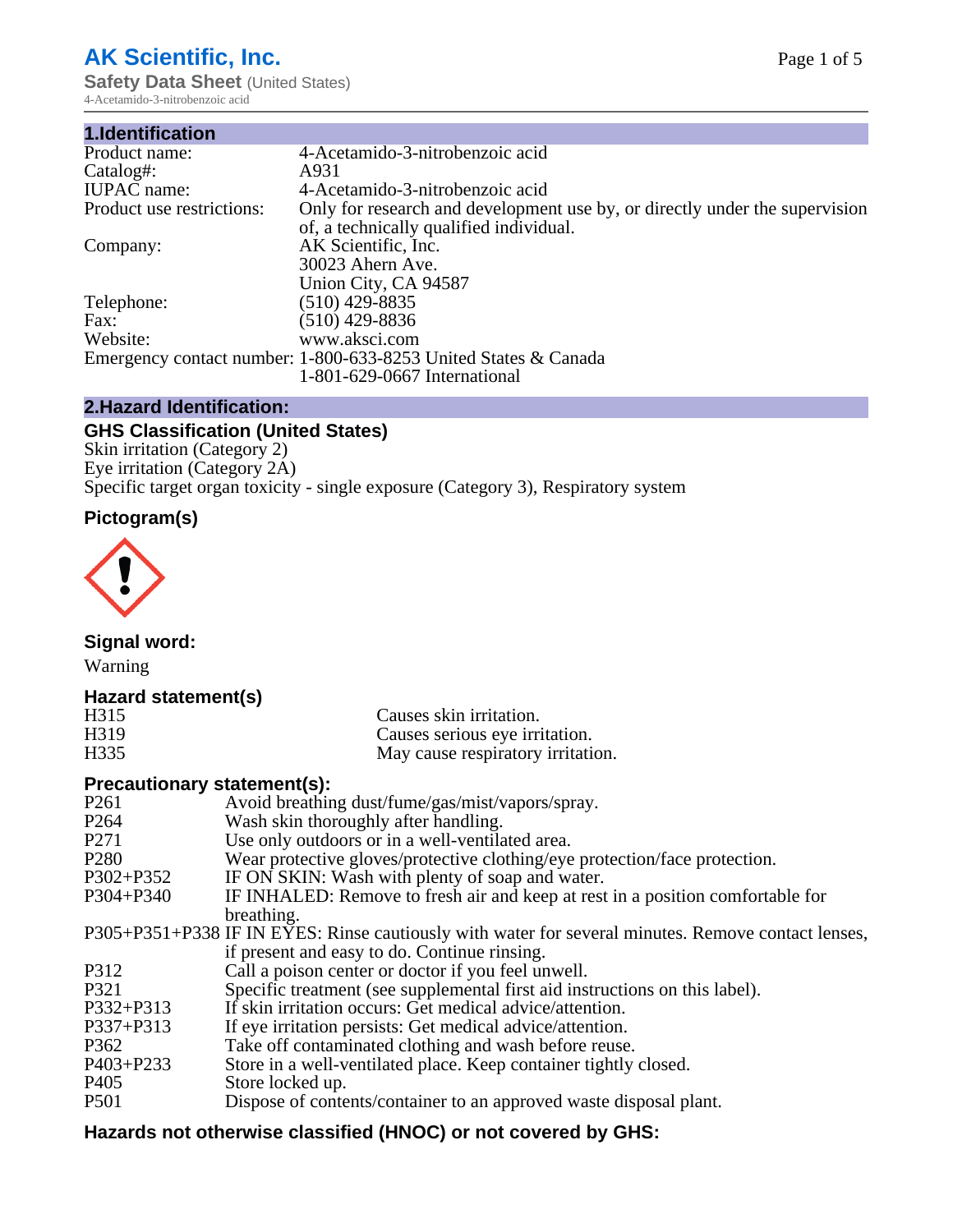#### None

| 3. Composition/Information on Ingredients |                |  |
|-------------------------------------------|----------------|--|
| Synonyms:                                 | Not available. |  |
| CAS#                                      | 1539-06-6      |  |
| Purity:                                   | 95%            |  |
| EC:                                       | 216-265-2      |  |

#### **4. First Aid Measures**

**General Information:** Immediately remove any clothing contaminated by the product. Move out of dangerous area. Consult a physician and show this safety data sheet.

**Inhalation:** Move person to fresh air. If not breathing, give artificial respiration. If breathing is difficult, give oxygen. Obtain medical aid.

**Skin contact:** Immediately flush skin with running water for at least 15 minutes while removing contaminated clothing and shoes. Wash clothing before reuse. Obtain medical aid immediately. **Eye contact:** Immediately flush open eyes with running water for at least 15 minutes. Obtain medical aid immediately.

**Ingestion:** Do NOT induce vomiting without medical advice. Rinse mouth with water. Never administer anything by mouth to an unconscious person. Obtain medical aid immediately.

**Most important symptoms and effects, both acute and delayed:** No further information available. Please see sections 2 and 11.

**Indication of any immediate medical attention and special treatment needed:** No further information available.

#### **5. Fire Fighting Measures**

**Suitable extinguishing media:** Use water spray, dry chemical, carbon dioxide, or chemical foam. **Specific hazards arising from the chemical:** Carbon oxides, Nitrogen oxides.

**Advice for firefighters:** As in any fire, wear a NIOSH-approved or equivalent, pressure-demand, self-contained breathing apparatus and full protective gear. During a fire, irritating and highly toxic gases may be generated by thermal decomposition or combustion.

# **6. Accidental Release Measures**

**Personal precautions, protective equipment and emergency procedures:** Wear protective equipment and keep unprotected personnel away. Ensure adequate ventilation. Remove all sources of ignition. Prevent further leak or spill if safe to do so. For personal protective equipment, please refer to section 8.

**Environmental precautions:** Do not let product enter drains, other waterways, or soil.

**Methods and materials for containment and cleaning up:** Prevent further leak or spill if safe to do so. Vacuum, sweep up, or absorb with inert material and place into a suitable disposal container. Consult local regulations for disposal. See section 13 for further disposal information.

#### **7. Handling and Storage**

**Precautions for safe handling:** Avoid contact with skin, eyes, and personal clothing. Wash hands thoroughly after handling. Avoid breathing fumes. Use only with adequate ventilation. Wear suitable protective clothing, gloves, and eye/face protection. Keep away from sources of ignition. Minimize dust generation and accumulation. Keep container tightly closed. Open and handle container with care. Do not eat, drink, or smoke while handling.

**Conditions for safe storage, including any incompatibilities:** Store in a tightly-closed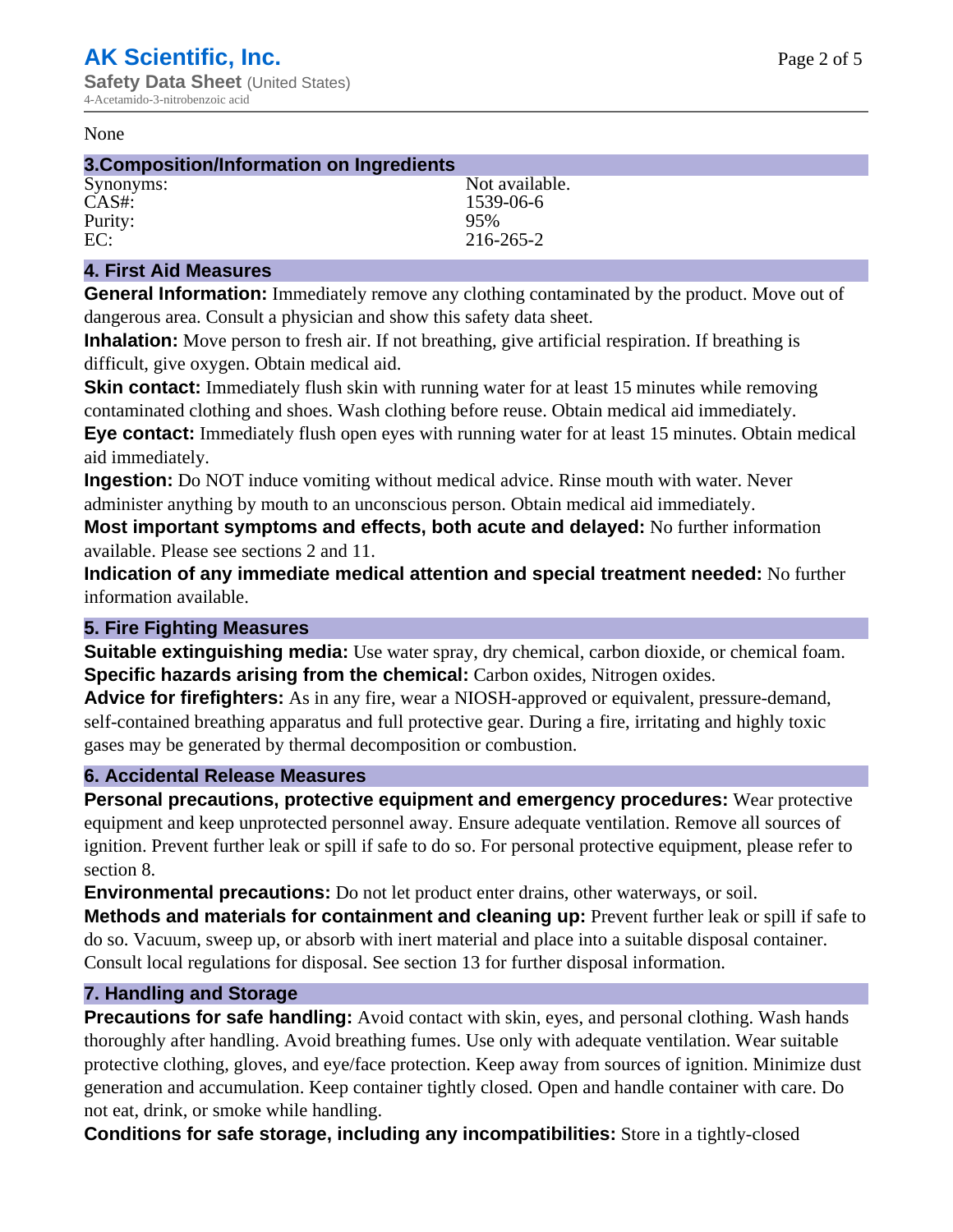container when not in use. Store in a cool, dry, well-ventilated area away from incompatible substances. Keep away from sources of ignition.

#### **8. Exposure Controls/Personal Protection**

#### **Exposure limits:**

| <b>OSHA PEL:</b>  | Not available. |
|-------------------|----------------|
| NIOSH REL:        | Not available. |
| <b>ACGIH TLV:</b> | Not available. |

**Appropriate engineering controls:** Avoid contact with skin, eyes, and clothing. Wash hands before breaks and immediately after handling the product. Facilities storing or utilizing this material should be equipped with an eyewash fountain. Use adequate general and local exhaust ventilation to keep airborne concentrations low.

#### **Personal protection**

| Eyes:        | Based on an evaluation of the eye or face hazards present, wear chemical splash-resistant<br>safety glasses or goggles with side protection. A face shield may be appropriate in some |
|--------------|---------------------------------------------------------------------------------------------------------------------------------------------------------------------------------------|
|              | workplaces. Use eyewear tested and approved under appropriate government standards<br>such as OSHA 29 CFR 1910.133 or EU EN166.                                                       |
| Hands:       | Wear gloves selected based on an evaluation of the possible hazards to hands and skin,                                                                                                |
|              | the duration of use, the physical conditions of the workplace, and the chemical resistance                                                                                            |
|              | and physical properties of the glove material.                                                                                                                                        |
|              | Skin and body: Protective clothing must be selected based on the hazards present in the workplace, the                                                                                |
|              | physical environment, the duration of exposure, and other factors. No fabric can provide                                                                                              |
|              | protection against all potential hazards; therefore it is important to select the appropriate                                                                                         |
|              | protective clothing for each specific hazard. At the minimum, wear a laboratory coat and                                                                                              |
|              | close-toed footwear.                                                                                                                                                                  |
| Respiratory: | Respirators are not a substitute for accepted engineering control measures such as<br>enclosure or confinement of the operation, general and local ventilation, and substitution      |
|              | of less toxic materials. When respiratory personal protective equipment is appropriate                                                                                                |
|              | based on an assessment of respiratory hazards in the workplace, use a NIOSH- or                                                                                                       |
|              | CEN-certified respirator.                                                                                                                                                             |

| 9. Physical and Chemical Properties                          |                                    |
|--------------------------------------------------------------|------------------------------------|
| <b>Physical State:</b>                                       | Beige to yellow crystalline powder |
| Molecular Formula:                                           | C9H8N2O5                           |
| Molecular Weight:                                            | 224.17                             |
| Odor:                                                        | Not available.                     |
| $pH$ :                                                       | Not available.                     |
| <b>Boiling Point Range:</b>                                  | Not available.                     |
| Freezing/Melting Point:                                      | $220 - 224$ °C                     |
| Flash Point:                                                 | Not available.                     |
| <b>Evaporation Rate:</b>                                     | Not available.                     |
| Flammability(solid,gas):                                     | Please see section 2.              |
| Explosive limits:                                            | Not available.                     |
| Vapor Pressure:                                              | Not available.                     |
| Vapor Density:                                               | Not available.                     |
| Solubility:                                                  | Not available.                     |
| <b>Relative Density:</b>                                     | Not available.                     |
| Refractive Index:                                            | Not available.                     |
| Volatility:                                                  | Not available.                     |
| Auto-ignition Temperature:                                   | Not available.                     |
| Decomposition Temperature:                                   | Not available.                     |
| <b>Partition Coefficient:</b>                                | Not available.                     |
| <b><i>Allen Allen Andrew</i></b><br><b>Contract Contract</b> |                                    |

#### **10. Stability and Reactivity**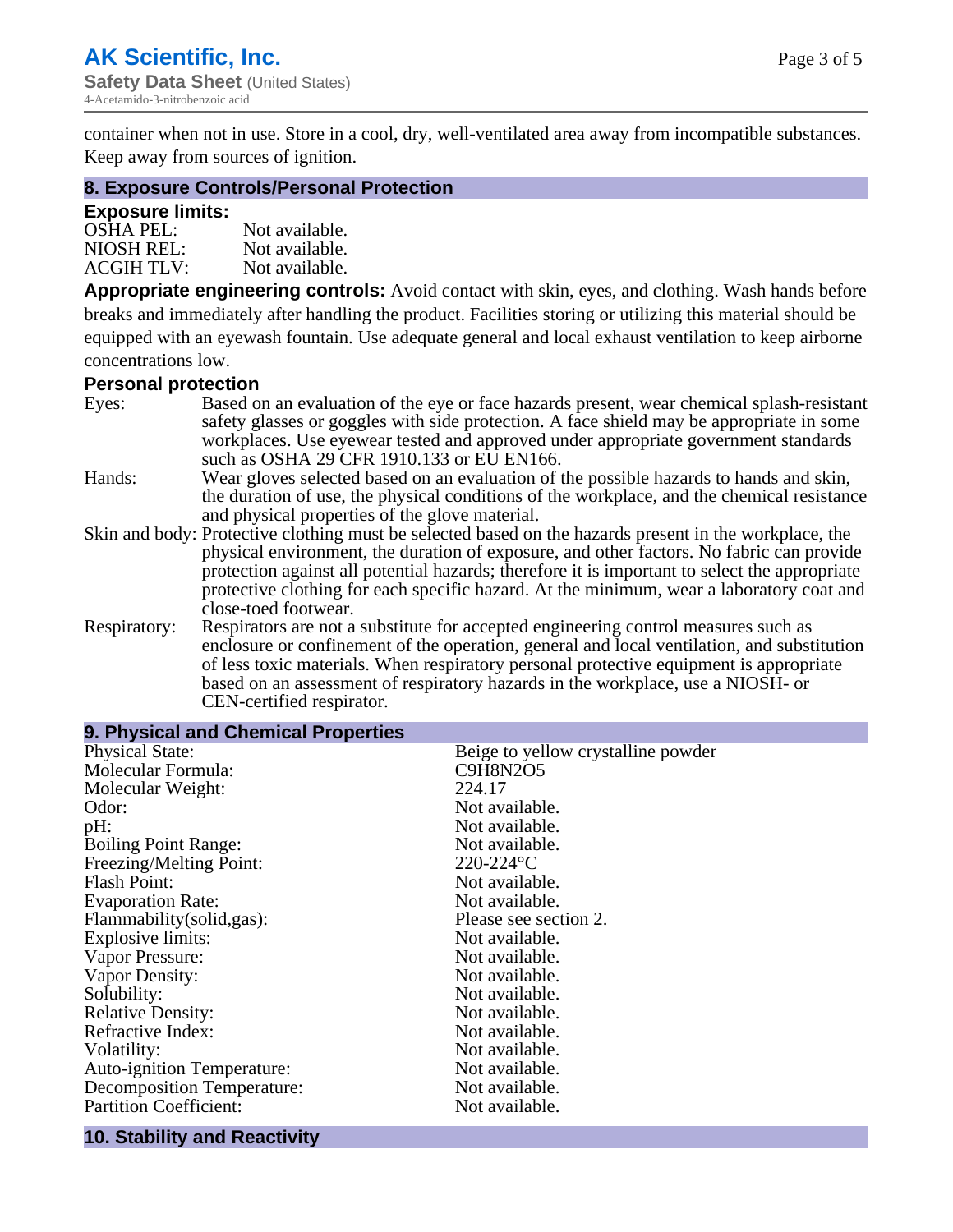| Reactivity:                         | Not available.                                       |
|-------------------------------------|------------------------------------------------------|
| Chemical stability:                 | Stable under recommended temperatures and pressures. |
| Possibility of hazardous reactions: | Not available.                                       |
| Conditions to avoid:                | Dust generation.                                     |
| Incompatible materials:             | Strong oxidizing agents.                             |
| Hazardous decomposition products:   | Carbon oxides, Nitrogen oxides.                      |
|                                     |                                                      |

#### **11. Toxicological Information**

| RTECS#                                         | Not available.                                      |
|------------------------------------------------|-----------------------------------------------------|
| Acute toxicity:                                | Not available.                                      |
| Routes of exposure:                            | Inhalation, eye contact, skin contact, ingestion.   |
| Symptoms related to the physical, chemical and | Skin contact may result in inflammation             |
| toxicological characteristics:                 | characterized by itching, scaling, reddening,       |
|                                                | blistering, pain or dryness. Eye contact may result |
|                                                | in redness, pain or severe eye damage. Inhalation   |
|                                                | may cause irritation of the lungs and respiratory   |
|                                                | system. Overexposure may result in serious illness  |

or death.

#### **Carcinogenicity**

| IARC: | Not classified.                                                                                       |
|-------|-------------------------------------------------------------------------------------------------------|
| NTP:  | Not listed.                                                                                           |
| OSHA: | Not listed.                                                                                           |
|       | Acute toxic effects: Inflammation of the eye is characterized by redness, watering, and itching. Skin |
|       | inflammation is characterized by itching, scaling, reddening, or, occasionally,                       |
|       | blistering.                                                                                           |

| <b>12. Ecological Information</b> |                |  |
|-----------------------------------|----------------|--|
| Ecotoxicity:                      | Not available. |  |
| Persistence and degradability:    | Not available. |  |
| Bioaccumulative potential:        | Not available. |  |
| Mobility in soil:                 | Not available. |  |
| Other adverse effects:            | Not available. |  |

#### **13. Disposal Considerations**

Disposal of waste: Chemical waste generators must determine whether a discarded chemical is classified as hazardous waste. US EPA guidelines for the classification determination are listed in 40 CFR 261.3. Additionally, waste generators must consult state and local hazardous waste regulations to ensure complete and accurate classification. Observe all federal, state and local regulations when disposing of the substance.

Disposal of packaging: Do not reuse containers. Dispose of as unused product.

| <b>14. Transportation Information</b> |                |
|---------------------------------------|----------------|
| <b>DOT (United States)</b>            |                |
| UN number:                            | Not hazmat     |
| Proper shipping name:                 | Not available. |
| Transport hazard class:               | Not available. |
| Packing group:                        | Not available. |
| <b>IATA</b>                           |                |
| <b>UN Number:</b>                     | Not DG         |
| Proper shipping name:                 | Not available. |
| Transport hazard class:               | Not available. |
| Packing group:                        | Not available. |